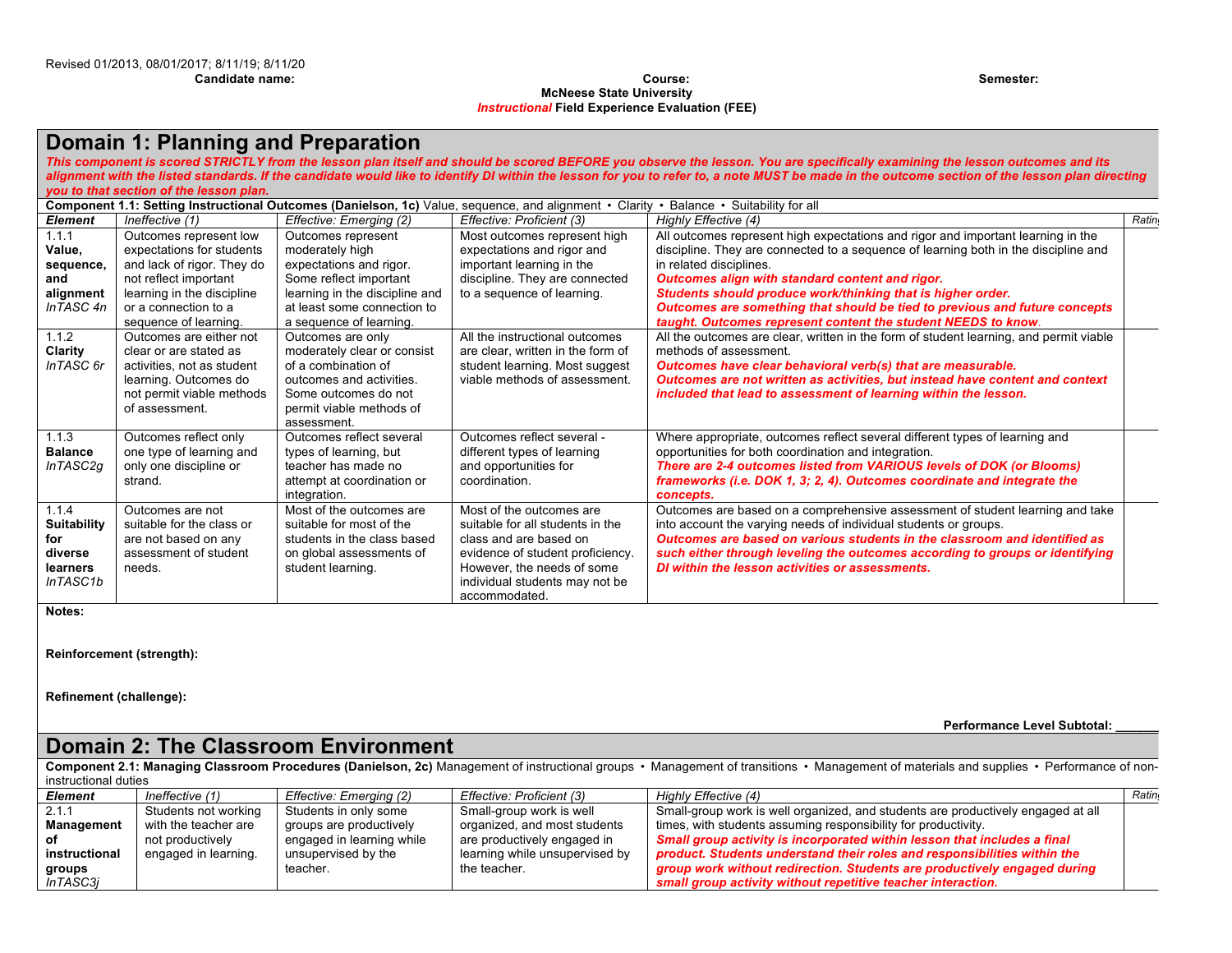#### Revised 01/2013, 08/01/2017; 8/11/19; 8/11/20

| 2.1.2<br>Management<br>of transitions<br>InTASC 3d                                        | Transitions are<br>chaotic, with much<br>time lost between<br>activities or lesson<br>segments.                    | Only some transitions are<br>efficient, resulting in some<br>loss of instructional time.                                              | Transitions occur smoothly, with<br>little loss of instructional time.                                                            | Transitions are seamless, with students assuming responsibility in ensuring their<br>efficient operation.<br>Students transition from activity-to-activity with little-to-no prompting. (i.e. a<br>timer or signal (attention getter) is used to identify to students that it is time<br>to transition.)                                                                                                                                                                                         |  |
|-------------------------------------------------------------------------------------------|--------------------------------------------------------------------------------------------------------------------|---------------------------------------------------------------------------------------------------------------------------------------|-----------------------------------------------------------------------------------------------------------------------------------|--------------------------------------------------------------------------------------------------------------------------------------------------------------------------------------------------------------------------------------------------------------------------------------------------------------------------------------------------------------------------------------------------------------------------------------------------------------------------------------------------|--|
| 2.1.3 (other<br>than $2.1.2$ )<br>Management<br>of materials<br>and supplies<br>InTASC 3d | Materials and<br>supplies are handled<br>inefficiently, resulting<br>in significant loss of<br>instructional time. | Routines for handling<br>materials and supplies<br>function moderately well, but<br>with some loss of<br>instructional time.          | Routines for handling materials<br>and supplies occur smoothly.<br>with little loss of instructional<br>time.                     | Routines for handling materials and supplies are seamless, with students assuming<br>some responsibility for smooth operation.<br>Collecting and distributing materials for each activity does not interrupt<br>instructional time. Students are responsible for their own materials before,<br>during, and after the lesson.                                                                                                                                                                    |  |
| 2.1.4<br>Performance<br>of non-<br>instructional<br>duties<br>InTASC 3d                   | Considerable<br>instructional time is<br>lost in performing<br>non-instructional<br>duties.                        | Systems for performing non-<br>instructional duties are only<br>fairly efficient, resulting in<br>some loss of instructional<br>time. | Efficient systems for performing<br>non-instructional duties are in<br>place, resulting in minimal loss<br>of instructional time. | Systems for performing non-instructional duties are well established, with students<br>assuming considerable responsibility for efficient operation.<br>Non-instructional duties can encompass many things (sharpening pencils;<br>setting up technology for students or teacher; lesson materials, paper for<br>students, etc.). Teacher and students are prepared for lesson with all items<br>ready for instruction. No time is lost due to unpreparedness on teacher's or<br>students' part. |  |

**Notes:** 

## **Reinforcement (strength):**

## **Refinement (challenge):**

**Performance Level Subtotal:\_\_\_\_\_\_\_**

| Component 2.2: Managing Student Behavior (Danielson, 2d) Expectations • Monitoring of student behavior • Response to student behavior |                              |                           |                                |                                                                                  |       |  |  |  |
|---------------------------------------------------------------------------------------------------------------------------------------|------------------------------|---------------------------|--------------------------------|----------------------------------------------------------------------------------|-------|--|--|--|
| Element                                                                                                                               | Ineffective (1)              | Effective: Emerging (2)   | Effective: Proficient (3)      | Highly Effective (4)                                                             | Ratin |  |  |  |
| 2.2.1                                                                                                                                 | No standards of conduct      | Standards of conduct      | Standards of conduct are clear | Standards of conduct are clear to all students and appear to have been developed |       |  |  |  |
| <b>Expectations</b>                                                                                                                   | appear to have been          | appear to have been       | to all students.               | with student participation.                                                      |       |  |  |  |
| InTASC 3c                                                                                                                             | established, or students     | established, and most     |                                | Classroom rules and conduct are clear to students either by being created at     |       |  |  |  |
|                                                                                                                                       | are confused as to what      | students seem to          |                                | the beginning of the lesson by students or by directing students to              |       |  |  |  |
|                                                                                                                                       | the standards are.           | understand them.          |                                | expectations posted on wall created earlier in the year.                         |       |  |  |  |
| 2.2.2                                                                                                                                 | Student behavior is not      | Teacher is generally      | Teacher is alert to student    | Monitoring by teacher is subtle and preventive. Students monitor their own and   |       |  |  |  |
| <b>Monitoring of</b>                                                                                                                  | monitored, and teacher is    | aware of student          | behavior at all times.         | their peers' behavior, correcting one another respectfully.                      |       |  |  |  |
| student                                                                                                                               | unaware of what the          | behavior but may miss     |                                | Teacher uses proximity to students and non-verbal signals to prevent             |       |  |  |  |
| behavior                                                                                                                              | students are doing.          | the activities of some    |                                | behavior without disrupting instructional time. Students redirect and/or         |       |  |  |  |
| InTASC 3f                                                                                                                             |                              | students.                 |                                | restate norms of behavior to other off-task students.                            |       |  |  |  |
| 2.2.3                                                                                                                                 | Teacher does not respond     | Teacher attempts to       | Teacher response to            | Teacher response to misbehavior is highly effective and sensitive to students'   |       |  |  |  |
| <b>Response to</b>                                                                                                                    | to misbehavior, or the       | respond to student        | misbehavior is appropriate and | individual needs, or student behavior is entirely appropriate.                   |       |  |  |  |
| student                                                                                                                               | response is inconsistent, is | misbehavior but with      | successful and respects the    | Students are well-behaved with no response needed by teacher OR                  |       |  |  |  |
| misbehavior                                                                                                                           | overly repressive, or does   | uneven results, or        | student's dignity, or student  | Teacher's response to student misbehavior is respectful, consistent, and fair    |       |  |  |  |
| InTASC 3f                                                                                                                             | not respect the student's    | there are no major        | behavior is generally          | and is not repetitive.                                                           |       |  |  |  |
|                                                                                                                                       | dignity.                     | infractions of the rules. | appropriate.                   |                                                                                  |       |  |  |  |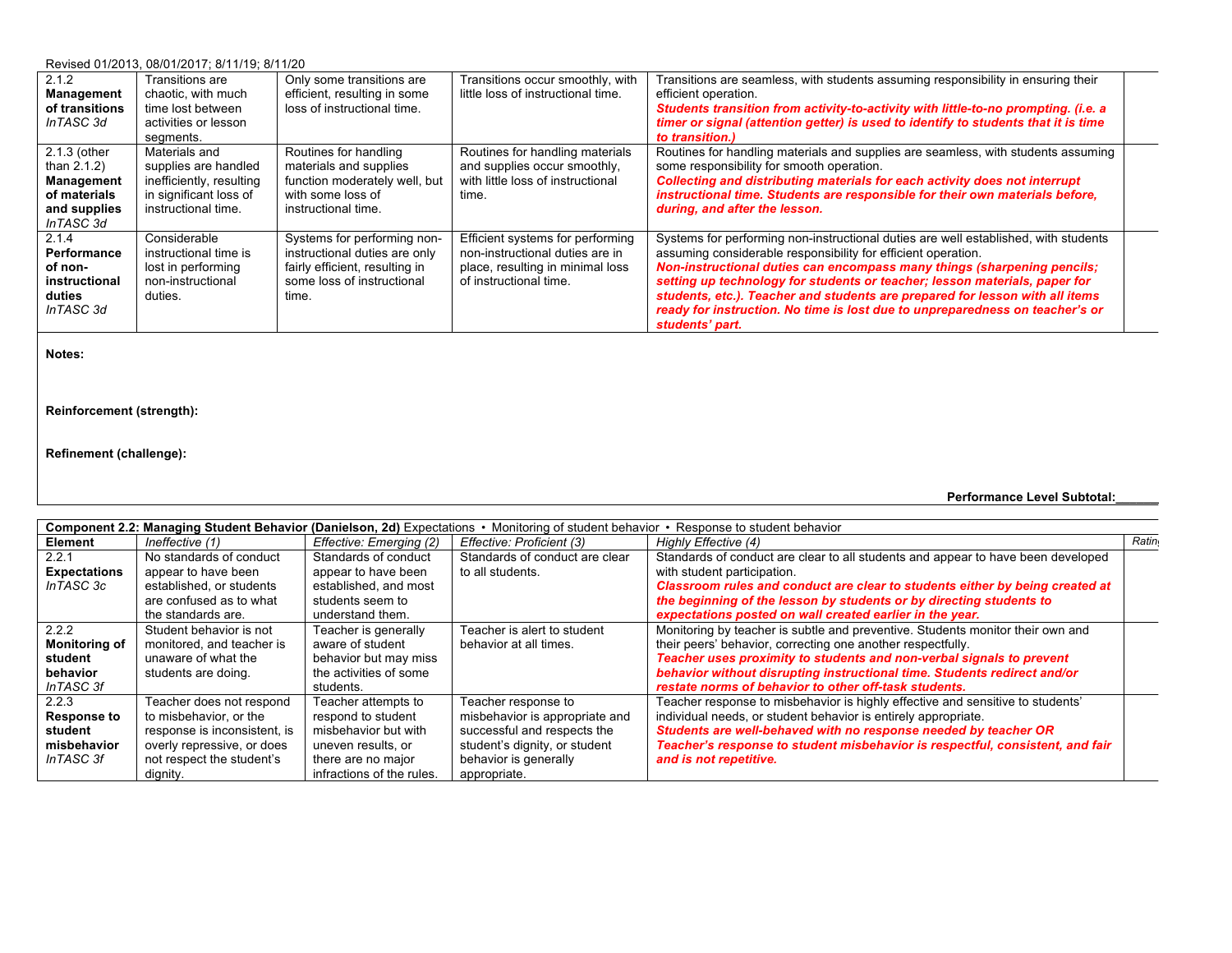**Notes:** 

**Reinforcement (strength):**

**Refinement (challenge):**

**Performance Level Subtotal:\_\_\_\_\_\_\_**

| <b>Domain 3: Instruction</b>                          |                                                                                                                                                                             |                                                                                                                                                     |                                                                                                                     |                                                                                                                                                                                                                                                                                                                                                                                                                                                                                                                                                                     |       |  |  |  |  |  |
|-------------------------------------------------------|-----------------------------------------------------------------------------------------------------------------------------------------------------------------------------|-----------------------------------------------------------------------------------------------------------------------------------------------------|---------------------------------------------------------------------------------------------------------------------|---------------------------------------------------------------------------------------------------------------------------------------------------------------------------------------------------------------------------------------------------------------------------------------------------------------------------------------------------------------------------------------------------------------------------------------------------------------------------------------------------------------------------------------------------------------------|-------|--|--|--|--|--|
|                                                       | Component 3.1: Using Questioning and Discussion Techniques (Danielson, 3b)Quality of questions • Discussion techniques • Student participation                              |                                                                                                                                                     |                                                                                                                     |                                                                                                                                                                                                                                                                                                                                                                                                                                                                                                                                                                     |       |  |  |  |  |  |
| <b>Element</b>                                        | Ineffective (1)                                                                                                                                                             | Effective: Emerging (2)                                                                                                                             | Effective: Proficient (3)                                                                                           | Highly Effective (4)                                                                                                                                                                                                                                                                                                                                                                                                                                                                                                                                                | Ratin |  |  |  |  |  |
| 3.1.1<br><b>Quality of</b><br>questions<br>InTASC 8f  | Teacher's questions are<br>virtually all of poor quality,<br>with low cognitive<br>challenge and single<br>correct responses, and<br>they are asked in rapid<br>succession. | Teacher's questions<br>are a combination of<br>low and high quality,<br>posed in rapid<br>succession. Only some<br>invite a thoughtful<br>response. | Most of the teacher's<br>questions are of high<br>quality. Adequate time<br>is provided for students<br>to respond. | Teacher's questions are of uniformly high quality, with adequate time for students to respond.<br>Students formulate many questions.<br>Students generate questions and have opportunity to answer them (looking for HOT/DI in<br>student generated questions).<br>The majority of teacher questions are from higher levels of DOK/Blooms. Teacher gives<br>adequate wait time for the student to either answer the question, ask teacher for clarity<br>or to come back to them, or phone a friend. (Student determines adequate wait time by<br>giving response.) |       |  |  |  |  |  |
| 3.1.2<br><b>Discussion</b><br>techniques<br>InTASC 4c | Interaction between<br>teacher and students is<br>predominantly recitation<br>style, with the teacher<br>mediating all questions<br>and answers.                            | Teacher makes some<br>attempt to engage<br>students in genuine<br>discussion rather than<br>recitation, with uneven<br>results.                     | Teacher creates a<br>genuine discussion<br>among students.<br>stepping aside when<br>appropriate.                   | Students assume considerable responsibility for the success of the discussion, initiating topics<br>and making unsolicited contributions.<br>Students have discussions in pairs and small groups.<br>Once given a discussion topic, students participate in the discussion without teacher<br>redirection and input (fly on the wall). Students do not simply answer a question but<br>bring new ideas and information to the discussion.                                                                                                                           |       |  |  |  |  |  |
| 3.1.3<br><b>Student</b><br>participatio<br>InTASC 5e  | A few students dominate<br>the discussion.                                                                                                                                  | Teacher attempts to<br>engage all students in<br>the discussion, but with<br>only limited success.                                                  | Teacher successfully<br>engages all students in<br>the discussion.                                                  | Students themselves ensure that all voices are heard in the discussion.<br>Students are respectful to others even if they disagree. All students are given an<br>opportunity to participate in the discussion.                                                                                                                                                                                                                                                                                                                                                      |       |  |  |  |  |  |

**Notes:** 

**Reinforcement (strength):**

**Refinement (challenge):**

**Performance Level Subtotal:\_\_\_\_\_\_\_**

| <b>Component 3.2: Engaging Students in Learning (Danielson, 3c)</b> Activities and assignments $\cdot$<br>Grouping of students • Instructional materials and resources • Structure and pacing |                      |                         |                           |                                                                                                |  |  |  |  |  |  |
|-----------------------------------------------------------------------------------------------------------------------------------------------------------------------------------------------|----------------------|-------------------------|---------------------------|------------------------------------------------------------------------------------------------|--|--|--|--|--|--|
| Element                                                                                                                                                                                       | Ineffective (1)      | Effective: Emerging (2) | Effective: Proficient (3) | Highly Effective (4)                                                                           |  |  |  |  |  |  |
| 3.2.1                                                                                                                                                                                         | Activities and       | Activities and          | Most activities and       | All students are cognitively engaged in the activities and assignments in their exploration of |  |  |  |  |  |  |
| <b>Activities and</b>                                                                                                                                                                         | assignments are      | assignments are         | assignments are           | content. Students initiate or adapt activities and projects to enhance understanding.          |  |  |  |  |  |  |
| assignments                                                                                                                                                                                   | inappropriate for    | appropriate to some     | appropriate to            | Activities are implemented that have all students engaged, learning, and thinking              |  |  |  |  |  |  |
| InTASC 7a                                                                                                                                                                                     | students' age or     | students and engage     | students, and almost      | about the content on their own level (not just busy work- this is not participation but        |  |  |  |  |  |  |
|                                                                                                                                                                                               | background. Students | them mentally, but      | all students are          | cognition). Activities allow for students to have ownership of their learning and not          |  |  |  |  |  |  |
|                                                                                                                                                                                               | are not mentally     | others are not engaged. | cognitively engaged in    | simply produce a uniform answer or product for lesson.                                         |  |  |  |  |  |  |
|                                                                                                                                                                                               | engaged in them.     |                         | exploring content.        |                                                                                                |  |  |  |  |  |  |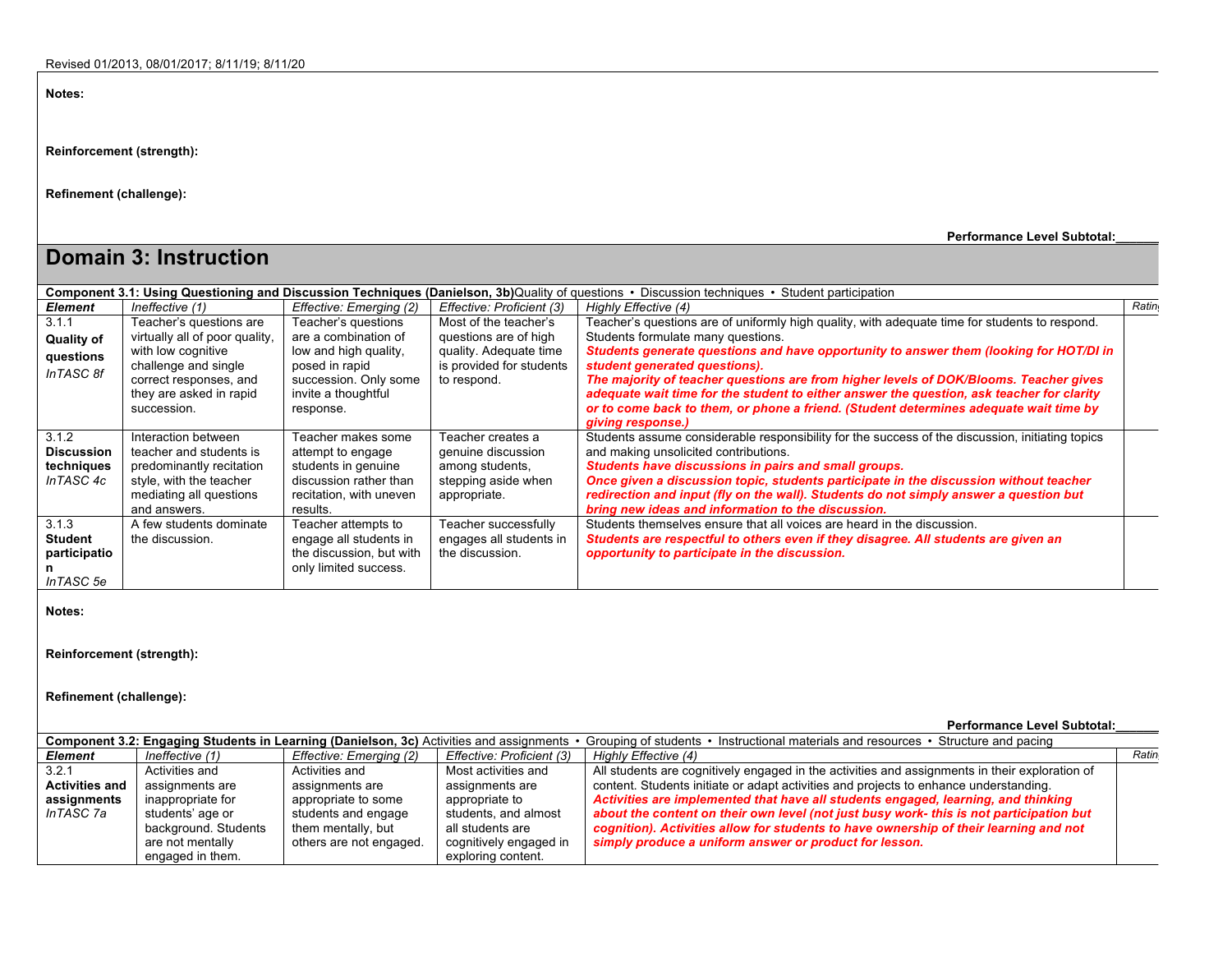#### Revised 01/2013, 08/01/2017; 8/11/19; 8/11/20

| 3.2.2<br>Grouping of<br>students<br>InTASC3j                             | Instructional groups are<br>inappropriate to the<br>students or to the<br>instructional outcomes.                                     | Instructional groups are<br>only partially appropriate<br>to the students or only<br>moderately successful in<br>advancing the<br>instructional outcomes<br>of the lesson.    | Instructional groups are<br>productive and fully<br>appropriate to the<br>students or to the<br>instructional purposes<br>of the lesson.               | Instructional groups are productive and fully appropriate to the students or to the instructional<br>purposes of the lesson. Students take the initiative to influence the formation or adjustment of<br>groups.<br>Whole, small and/or paired, and individual groups are strategically designed for all<br>students to be engaged and active in learning the content.<br>Students can choose their grouping for an activity (i.e. Kagan) or if an issue arises<br>(student chooses to work alone instead of in a group/partner).                    |  |
|--------------------------------------------------------------------------|---------------------------------------------------------------------------------------------------------------------------------------|-------------------------------------------------------------------------------------------------------------------------------------------------------------------------------|--------------------------------------------------------------------------------------------------------------------------------------------------------|------------------------------------------------------------------------------------------------------------------------------------------------------------------------------------------------------------------------------------------------------------------------------------------------------------------------------------------------------------------------------------------------------------------------------------------------------------------------------------------------------------------------------------------------------|--|
| 3.2.3<br><b>Instructional</b><br>materials and<br>resources<br>InTASC 4f | Instructional materials<br>and resources are<br>unsuitable to the<br>instructional purposes<br>or do not engage<br>students mentally. | Instructional materials<br>and resources are only<br>partially suitable to the<br>instructional purposes,<br>or students are only<br>partially mentally<br>engaged with them. | Instructional materials<br>and resources are<br>suitable to the<br>instructional purposes<br>and engage students<br>mentally.                          | Instructional materials and resources are suitable to the instructional purposes and engage<br>students mentally. Students initiate the choice, adaptation, or creation of materials to<br>enhance their learning.<br>Materials used throughout the lesson are purposeful in engaging students to solidify<br>the content (not busy work, making a connection between content and student<br>knowledge).<br>Students' products for the lesson (small, pair, individual) are their own either by<br>choice, adaptation, or creation (differentiation) |  |
| 3.2.4<br><b>Structure and</b><br>pacing<br>InTASC 3d                     | The lesson has no<br>clearly defined<br>structure, or the pace<br>of the lesson is too<br>slow or rushed, or both.                    | The lesson has a<br>recognizable structure,<br>although it is not<br>uniformly maintained<br>throughout the lesson.<br>Pacing of the lesson is<br>inconsistent.               | The lesson has a<br>clearly defined<br>structure around which<br>the activities are<br>organized. Pacing of<br>the lesson is generally<br>appropriate. | The lesson's structure is highly coherent, allowing for reflection and closure. Pacing of the<br>lesson is appropriate for all students.<br>Pacing of all activities within the lesson is sufficient for students to stay engaged and<br>on task.<br>Students reflect on content of lesson with other students.                                                                                                                                                                                                                                      |  |

**Notes:** 

## **Reinforcement (strength):**

#### **Refinement (challenge):**

#### **Performance Level Subtotal: \_\_\_\_\_\_\_**

|                      | 3d) Assessment criteria • Monitoring of student learning • Feedback to students • Student self-assessment and monitoring of progres:<br><b>Component 3.3: Using Assessment in Instruction (Danielson,</b> |                          |                                 |                                                                                             |       |  |  |  |  |
|----------------------|-----------------------------------------------------------------------------------------------------------------------------------------------------------------------------------------------------------|--------------------------|---------------------------------|---------------------------------------------------------------------------------------------|-------|--|--|--|--|
| Element              | Ineffective (1)                                                                                                                                                                                           | Effective: Emerging (2)  | Effective: Proficient (3)       | Highly Effective (4)                                                                        | Ratin |  |  |  |  |
| 3.3.1                | Students are not                                                                                                                                                                                          | Students know some of    | Students are fully aware of the | Students are fully aware of the criteria and performance standards by which their work      |       |  |  |  |  |
| <b>Assessment</b>    | aware of the criteria                                                                                                                                                                                     | the criteria and         | criteria and performance        | will be evaluated and have contributed to the development of the criteria.                  |       |  |  |  |  |
| criteria             | and performance                                                                                                                                                                                           | performance standards    | standards by which their work   | Teacher gives expectation of activity products-- directions/example (verbal, visual,        |       |  |  |  |  |
| InTASC 6d            | standards by which                                                                                                                                                                                        | by which their work will | will be evaluated.              | AND modeled).                                                                               |       |  |  |  |  |
|                      | their work will be                                                                                                                                                                                        | be evaluated.            |                                 | Teacher gives rubric, checklist, and/or criteria for students to follow while working       |       |  |  |  |  |
|                      | evaluated.                                                                                                                                                                                                |                          |                                 | on activities.                                                                              |       |  |  |  |  |
|                      |                                                                                                                                                                                                           |                          |                                 | Students give ideas for how to check their own work (i.e. creating a checklist,             |       |  |  |  |  |
|                      |                                                                                                                                                                                                           |                          |                                 | criteria, etc.)                                                                             |       |  |  |  |  |
| 3.3.2                | Teacher does not                                                                                                                                                                                          | Teacher monitors the     | Teacher monitors the progress   | Teacher actively and systematically elicits diagnostic information from individual students |       |  |  |  |  |
| <b>Monitoring of</b> | monitor student                                                                                                                                                                                           | progress of the class    | of groups of students in the    | regarding their understanding & monitors the progress of individual students.               |       |  |  |  |  |
| student              | learning in the                                                                                                                                                                                           | as a whole but elicits   | curriculum, making limited use  | Throughout lesson activities, teacher monitors student understanding of content             |       |  |  |  |  |
| learning             | curriculum.                                                                                                                                                                                               | no diagnostic            | of diagnostic prompts to elicit | by observation and questioning.                                                             |       |  |  |  |  |
| InTASC 6a            |                                                                                                                                                                                                           | information.             | information.                    | Teacher takes notes or has a checklist to document students who do not complete             |       |  |  |  |  |
|                      |                                                                                                                                                                                                           |                          |                                 | tasks correctly, do not understand content, or have miscues in processes.                   |       |  |  |  |  |
| 3.3.3                | Teacher's feedback                                                                                                                                                                                        | Teacher's feedback to    | Teacher's feedback to           | Teacher's feedback to students is timely & of consistently high quality, & students make    |       |  |  |  |  |
| <b>Feedback to</b>   | to students is of poor                                                                                                                                                                                    | students is uneven.      | students is timely and of       | use of the feedback in their learning.                                                      |       |  |  |  |  |
| students             | quality and not                                                                                                                                                                                           | and its timeliness is    | consistently high quality.      | Teacher feedback is given quickly. (i.e. students do not have to wait for an                |       |  |  |  |  |
| InTASC 6d            | provided in a timely                                                                                                                                                                                      | inconsistent.            |                                 | extended amount of time for help.)                                                          |       |  |  |  |  |
|                      | manner.                                                                                                                                                                                                   |                          |                                 | Teacher's feedback is given to help with understanding of the content for future            |       |  |  |  |  |
|                      |                                                                                                                                                                                                           |                          |                                 | learning and not simply for completion of the activity at hand.                             |       |  |  |  |  |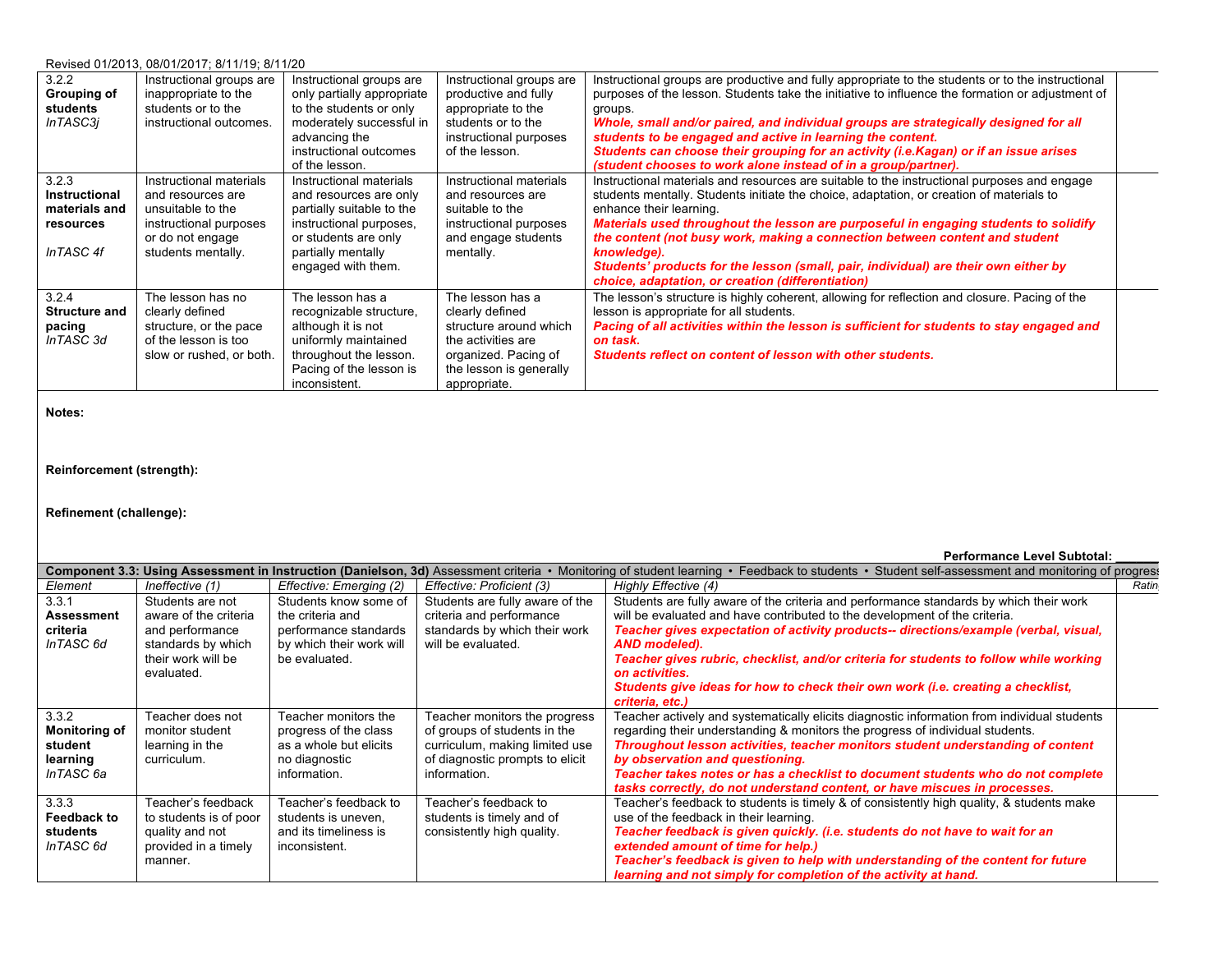#### Revised 01/2013, 08/01/2017; 8/11/19; 8/11/20

| 3.3.4                | Students do not | Students occasionally   | Students frequently assess       | Students not only frequently assess & monitor the quality of their own work against the  |  |
|----------------------|-----------------|-------------------------|----------------------------------|------------------------------------------------------------------------------------------|--|
| <b>Student self-</b> | engage in self- | assess the quality of   | and monitor the quality of their | assessment criteria & performance standards but also make active use of that information |  |
| assessment           | assessment or   | their own work against  | own work against the             | in learning.                                                                             |  |
| and                  | monitoring of   | the assessment criteria | assessment criteria and          | Students self- and peer-assess using checklists and rubrics for majority of lesson       |  |
| monitoring of        | progress.       | and performance         | performance standards.           | activities.                                                                              |  |
| progress             |                 | standards.              | <b>Frequently is defined as</b>  | Students use the rubrics and checklist to quide their activities and/or products.        |  |
| InTASC 8b            |                 | <b>Occasionally is</b>  | majority of the activities (i.e. | The checklists and/or rubrics help guide future expectations and not simply the          |  |
|                      |                 | defined as once         | $2$ out of $3)$                  | activity for this lesson (i.e. Use of capital letters as opposed to color the piq pink). |  |
|                      |                 | during lesson or less   |                                  |                                                                                          |  |
|                      |                 | than half of the        |                                  |                                                                                          |  |
|                      |                 | activities.             |                                  |                                                                                          |  |

**Notes:** 

**Reinforcement (strength):**

**Refinement (challenge):**

**Performance Level Subtotal:\_\_\_\_\_\_\_**

|                                                                                                        | Domain 4: Professionalism                                                                                                                                                                                  |                                                                                                                                                                                                                                                                    |                                                                                                                                                                                                                                                 |                                                                                                                                                                                                                                                                                                                                                                                                                                                                                                                                                                                                                                                      |       |  |  |  |  |  |  |
|--------------------------------------------------------------------------------------------------------|------------------------------------------------------------------------------------------------------------------------------------------------------------------------------------------------------------|--------------------------------------------------------------------------------------------------------------------------------------------------------------------------------------------------------------------------------------------------------------------|-------------------------------------------------------------------------------------------------------------------------------------------------------------------------------------------------------------------------------------------------|------------------------------------------------------------------------------------------------------------------------------------------------------------------------------------------------------------------------------------------------------------------------------------------------------------------------------------------------------------------------------------------------------------------------------------------------------------------------------------------------------------------------------------------------------------------------------------------------------------------------------------------------------|-------|--|--|--|--|--|--|
| Component 4.1: Modeling Professional Knowledge, Skills, and Dispositions (partially from Danielson, 4) |                                                                                                                                                                                                            |                                                                                                                                                                                                                                                                    |                                                                                                                                                                                                                                                 |                                                                                                                                                                                                                                                                                                                                                                                                                                                                                                                                                                                                                                                      |       |  |  |  |  |  |  |
| Element                                                                                                | Ineffective (1)                                                                                                                                                                                            | Effective: Emerging (2)                                                                                                                                                                                                                                            | Effective: Proficient (3)                                                                                                                                                                                                                       | Highly Effective (4)                                                                                                                                                                                                                                                                                                                                                                                                                                                                                                                                                                                                                                 | Ratin |  |  |  |  |  |  |
| 4.1.1<br><b>Submits</b><br>correct and<br>timely<br>documentation<br>InTASC 90                         | Teacher's system for<br>maintaining information on<br>assignments is in disarray<br>(i.e. lesson plans, student<br>work etc.).                                                                             | Teacher's system for<br>maintaining information<br>on student assignments is<br>rudimentary and only<br>partially effective.                                                                                                                                       | Teacher's system for<br>maintaining information on<br>assignments is fully effective.                                                                                                                                                           | Teacher's system for maintaining information on assignments is fully effective<br>and presented on time.<br>Candidate is prompt with assignments/lesson plans.<br>Candidate is organized and has all paperwork (lesson plans, student work,<br>student data, etc.) readily accessible and easy to locate.                                                                                                                                                                                                                                                                                                                                            |       |  |  |  |  |  |  |
| 4.1.2<br><b>Receptivity to</b><br>feedback;<br>and decision<br>making<br>InTASC 9I                     | Teacher resists feedback on<br>teaching performance from<br>either supervisors or more<br>experienced colleagues.<br>Teacher makes decisions<br>and recommendations<br>based on self-serving<br>interests. | Teacher accepts, with<br>some reluctance.<br>feedback on teaching<br>performance from both<br>supervisors and<br>professional colleagues.<br>Teacher's decisions and<br>recommendations are<br>based on limited though<br>genuinely professional<br>considerations | Teacher welcomes feedback<br>from colleagues when made<br>by supervisors or when<br>opportunities arise through<br>professional collaboration.<br>Teacher maintains an open<br>mind and accepts<br>responsibility for decisions<br>and actions. | Teacher seeks out feedback on teaching from both supervisors and colleagues.<br>Teacher maintains an open mind, accepts responsibility for decisions and<br>actions, and exhibits a positive attitude.<br>Receiving feedback can sometimes be difficult. Candidate asks for<br>feedback even when not solicited by Mentor Teacher/Supervisor.<br>Candidate accepts that learning is determined by their own knowledge of<br>content, individual students, and lesson activities. Candidate plans to<br>make use of feedback in future lessons. Candidate has positive attitude<br>toward cooperating teacher, supervisors, colleagues, and students. |       |  |  |  |  |  |  |
| 4.1.3<br>Integrity and<br>ethical<br>conduct<br>InTASC 90                                              | Teacher displays dishonesty<br>in interactions with<br>colleagues, students, and<br>the public.                                                                                                            | Teacher is honest in<br>interactions with<br>colleagues, students, and<br>the public.                                                                                                                                                                              | Teacher displays high<br>standards of honesty,<br>integrity, and confidentiality in<br>interactions with colleagues,<br>students, and the public.                                                                                               | Teacher can be counted on to hold the highest standards of honesty, integrity,<br>and confidentiality and takes a leadership role with colleagues.<br>Candidate is honest in interactions with all others. Candidate is<br>confidential with all things class related (students, parents, colleagues).<br>Candidate shares ideas and leads learning activities with colleagues.                                                                                                                                                                                                                                                                      |       |  |  |  |  |  |  |